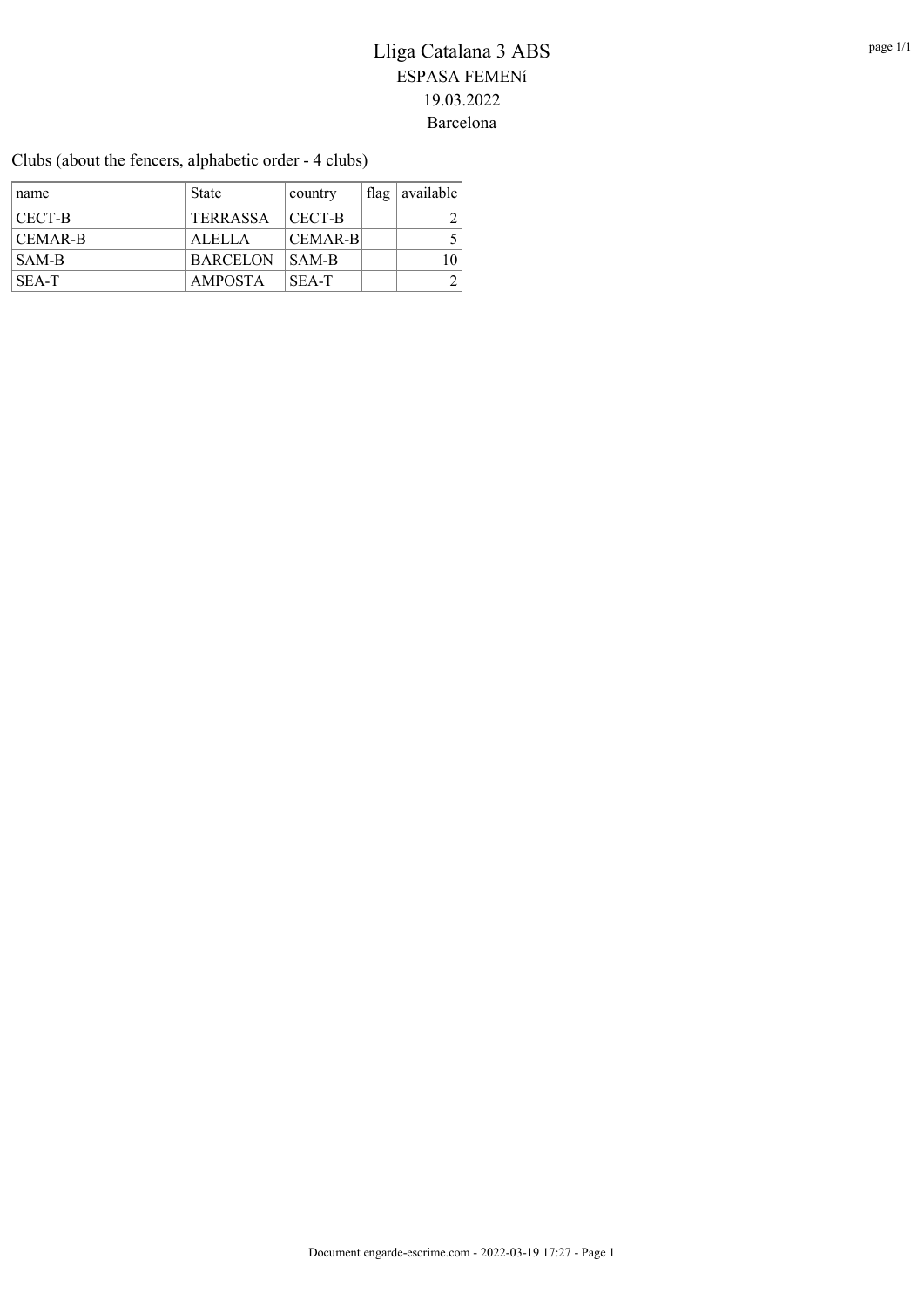Fencers (present, ordered by fencer number - 15 fencers)

| ran            |                 | number   name and first name    | club          | flag |
|----------------|-----------------|---------------------------------|---------------|------|
| 1              |                 | 2 VENTURA DERVAUX Gabrielle     | SAM-B         |      |
| $\mathfrak{D}$ |                 | 4 CHAVARRIA ALBIOL Judit        | <b>SEA-T</b>  |      |
| 3              | 7               | <b>GARCIA ARMENGOL Laia</b>     | SAM-B         |      |
| 4              | 8               | <b>BALLADARES Abigail</b>       | SAM-B         |      |
| 5              |                 | 10 PINYOL TOMAS Daniela         | SEA-T         |      |
| 6              |                 | 12 ASPURO GARCIA Vinyet         | SAM-B         |      |
| 7              |                 | 15 GARCIA PALLEJA Mar           | <b>CEMAR-</b> |      |
| 8              |                 | 17 PÉREZ DEL CASTILLO Clara     | SAM-B         |      |
| 9              | 19 <sup>°</sup> | AGULLÓ BURGUI Iolanda           | <b>CEMAR-</b> |      |
| 10             | 21              | <b>COMPTE MENCHACA Gentzane</b> | CECT-B        |      |
| 11             | 22              | APARICIO ROMAN Mireia           | <b>CECT-B</b> |      |
| 12             | 9999            | <b>PUIG APARISI Estel</b>       | CEMAR-        |      |
| 12             |                 | 9999 RACEU Cristina             | SAM-B         |      |
| 12             |                 | 9999 ROMERA SENSAT Clàudia      | <b>CEMAR-</b> |      |
| 12             |                 | 9999 SENSAT SUREDA Meritxell    | CEMAR-        |      |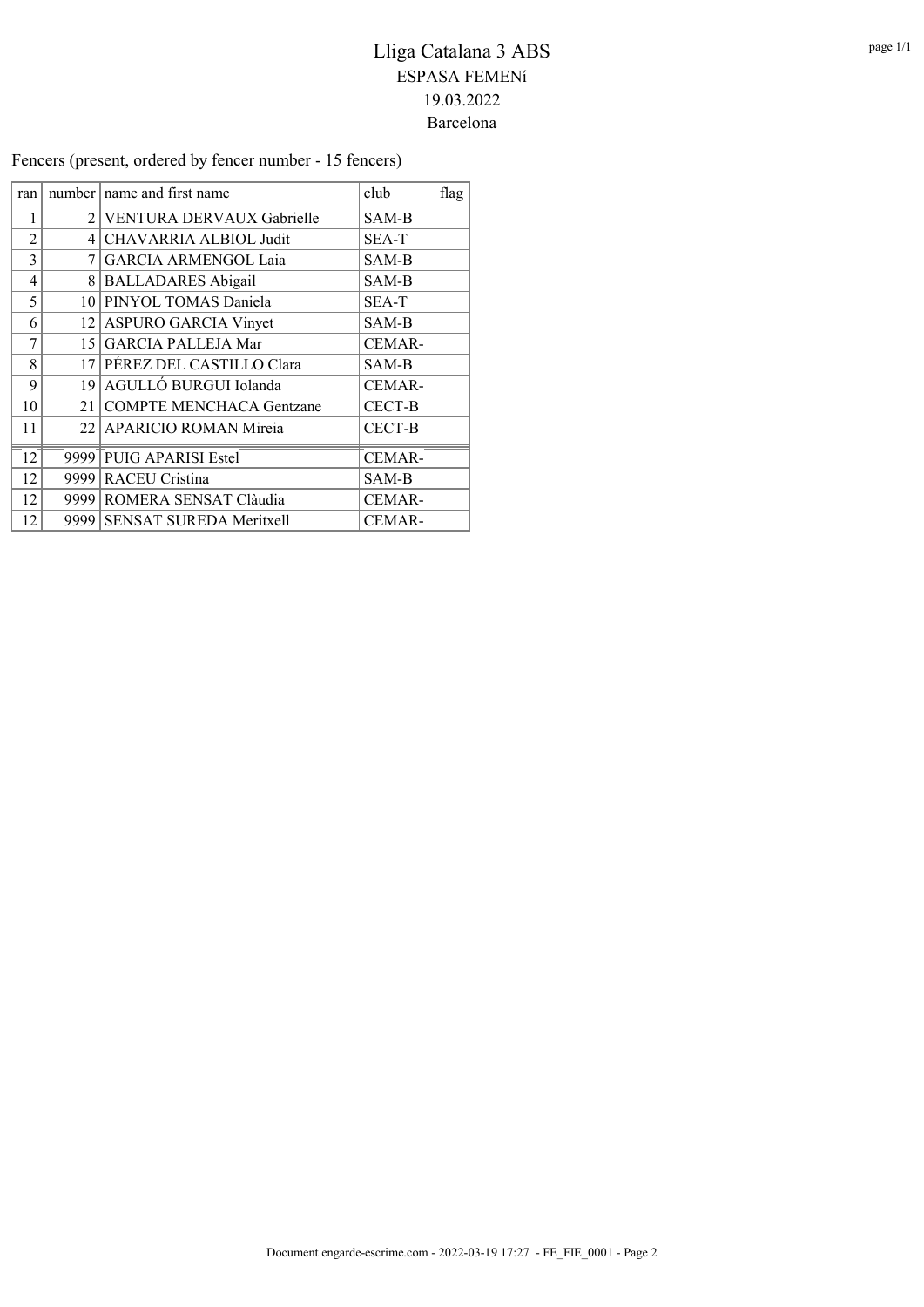Overall number of participants: 15 Number of participants among the 32 first fencers of the FIE ranking: 11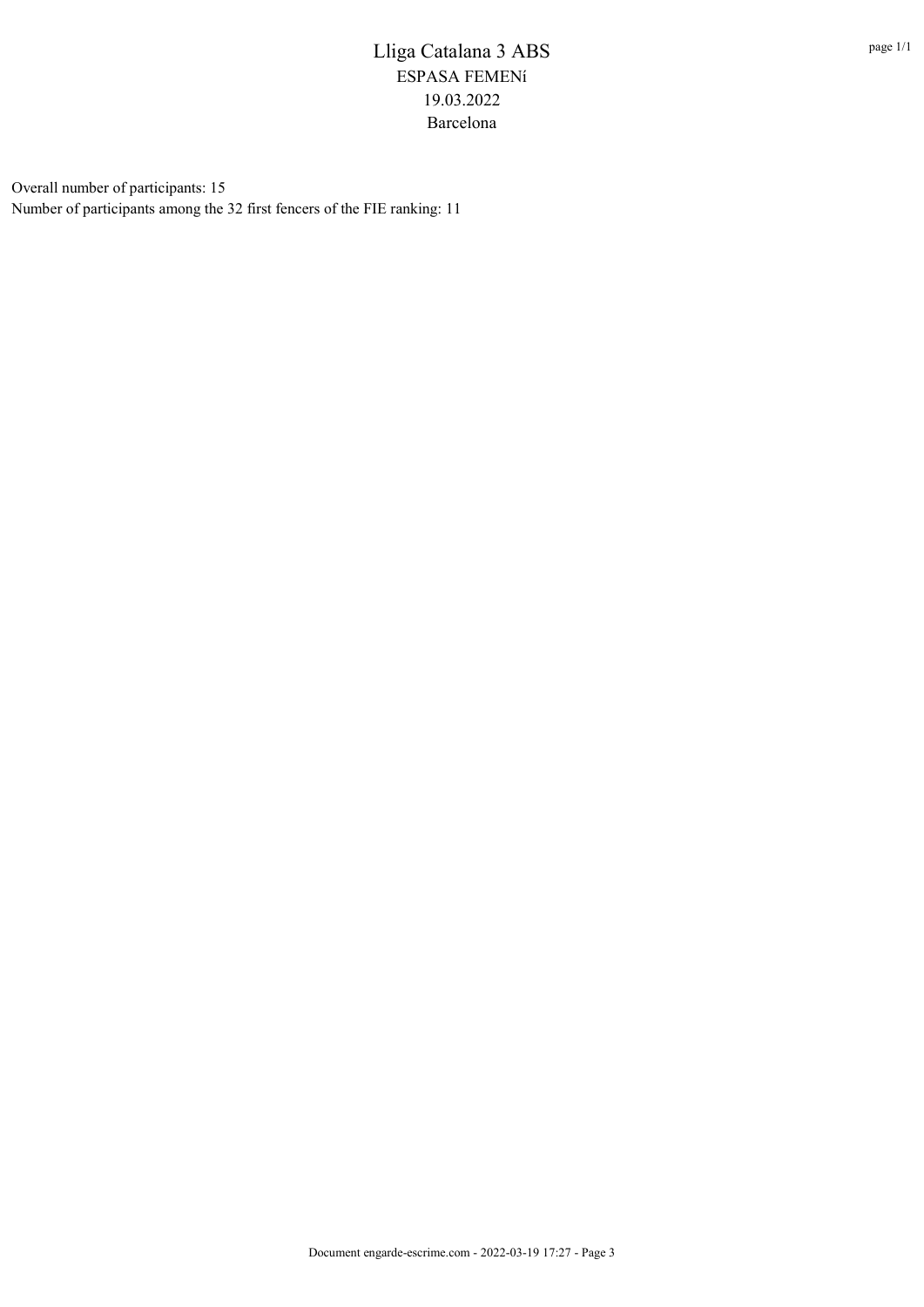#### Formula of the competition

15 fencers

1 poules: round

15 fencers 3 poules of 5 Separation by : clubs 15 qualifiers

Direct elimination : 15 fencers

\_\_\_\_\_\_\_\_\_\_\_\_\_\_\_\_\_\_\_\_\_\_\_\_\_\_\_\_\_\_\_\_\_

Direct tableau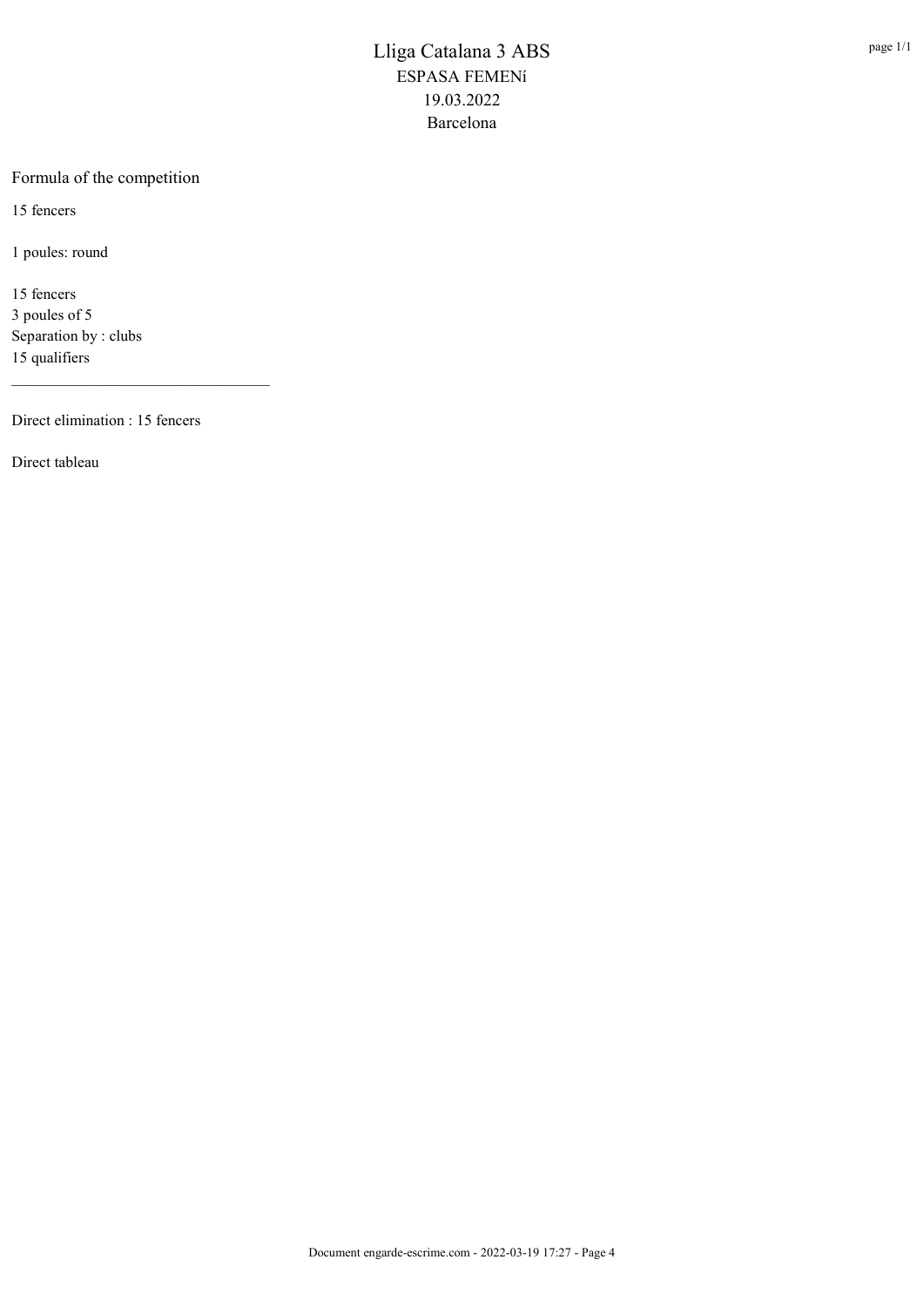Poules, round No 1

Poule No 1 14:30 Piste 13

|                                 |               |                                                           | V/M   | ind.           | HS rank |                |
|---------------------------------|---------------|-----------------------------------------------------------|-------|----------------|---------|----------------|
| <b>PUIG APARISI Estel</b>       | <b>CEMAR</b>  | V<br>V<br>$\overline{4}$<br>4                             | 0.500 | 4              | 18      | 1              |
| ROMERA SENSAT Clàudia           | <b>CEMAR</b>  | 3<br>$\rm V$<br>$\rm V$<br>1                              | 0.500 | $-3$           | 14      | 5              |
| <b>ASPURO GARCIA Vinyet</b>     | SAM-B         | $\rm V$<br>2<br>$\overline{2}$<br>V                       | 0.500 | $-2$           | 14      | $\overline{4}$ |
| VENTURA DERVAUX Gabrielle       | SAM-B         | 3<br>3<br>V<br>V4                                         | 0.500 | $-1$           | 15      | 3              |
| <b>GARCIA PALLEJA Mar</b>       | <b>CEMAR</b>  | 3<br> V <br>$\rm _V$<br>4                                 | 0.500 | $\overline{2}$ | 17      | $\overline{2}$ |
| Poule No 2 14:30<br>Piste 15    |               |                                                           |       |                |         |                |
|                                 |               |                                                           | V/M   | ind.           | HS rank |                |
| PÉREZ DEL CASTILLO Clara        | <b>SAM-B</b>  | 3<br>V<br>V<br>2                                          | 0.500 | $\theta$       | 15      | 4              |
| <b>BALLADARES</b> Abigail       | SAM-B         | $\overline{V}$<br>3<br>3<br>V                             | 0.500 | $\mathbf{1}$   | 16      | 3              |
| <b>SENSAT SUREDA Meritxell</b>  | <b>CEMAR</b>  | 3<br>$\rm V$<br>V<br>$\overline{4}$                       | 0.500 | 1              | 17      | $\overline{2}$ |
| <b>APARICIO ROMAN Mireia</b>    | <b>CECT-B</b> | 3<br>$\overline{2}$<br>$\overline{2}$                     | 0.000 | $-12$          | 8       | 5              |
| CHAVARRIA ALBIOL Judit          | SEA-T         | $\overline{\mathrm{V}}$<br>$\mathbf{V}$<br>V<br>V         | 1.000 | 10             | 20      | 1              |
| Poule No 3<br>14:30<br>Piste 21 |               |                                                           |       |                |         |                |
|                                 |               |                                                           | V/M   | ind.           | HS rank |                |
| <b>GARCIA ARMENGOL Laia</b>     | <b>SAM-B</b>  | V4<br>V<br>V                                              | 0.750 | 3              | 15      | $\overline{2}$ |
| <b>RACEU Cristina</b>           | SAM-B         | 3<br>$\overline{4}$<br>$\mathbf{V}$<br>$\rm V$            | 0.500 | 5              | 17      | 3              |
| <b>COMPTE MENCHACA Gentzane</b> | <b>CECT-B</b> | $\overline{2}$<br>V<br>$\boldsymbol{0}$                   | 0.250 | $-9$           | 8       | $\overline{4}$ |
| PINYOL TOMAS Daniela            | SEA-T         | $\overline{\mathsf{V}}$<br>$\overline{2}$<br>V<br>$\rm V$ | 0.750 | 10             | 17      | $\mathbf{1}$   |
| AGULLÓ BURGUI Iolanda           | <b>CEMAR</b>  | $\overline{2}$<br>1<br>$\theta$                           | 0.250 | $-9$           | 8       | $\overline{4}$ |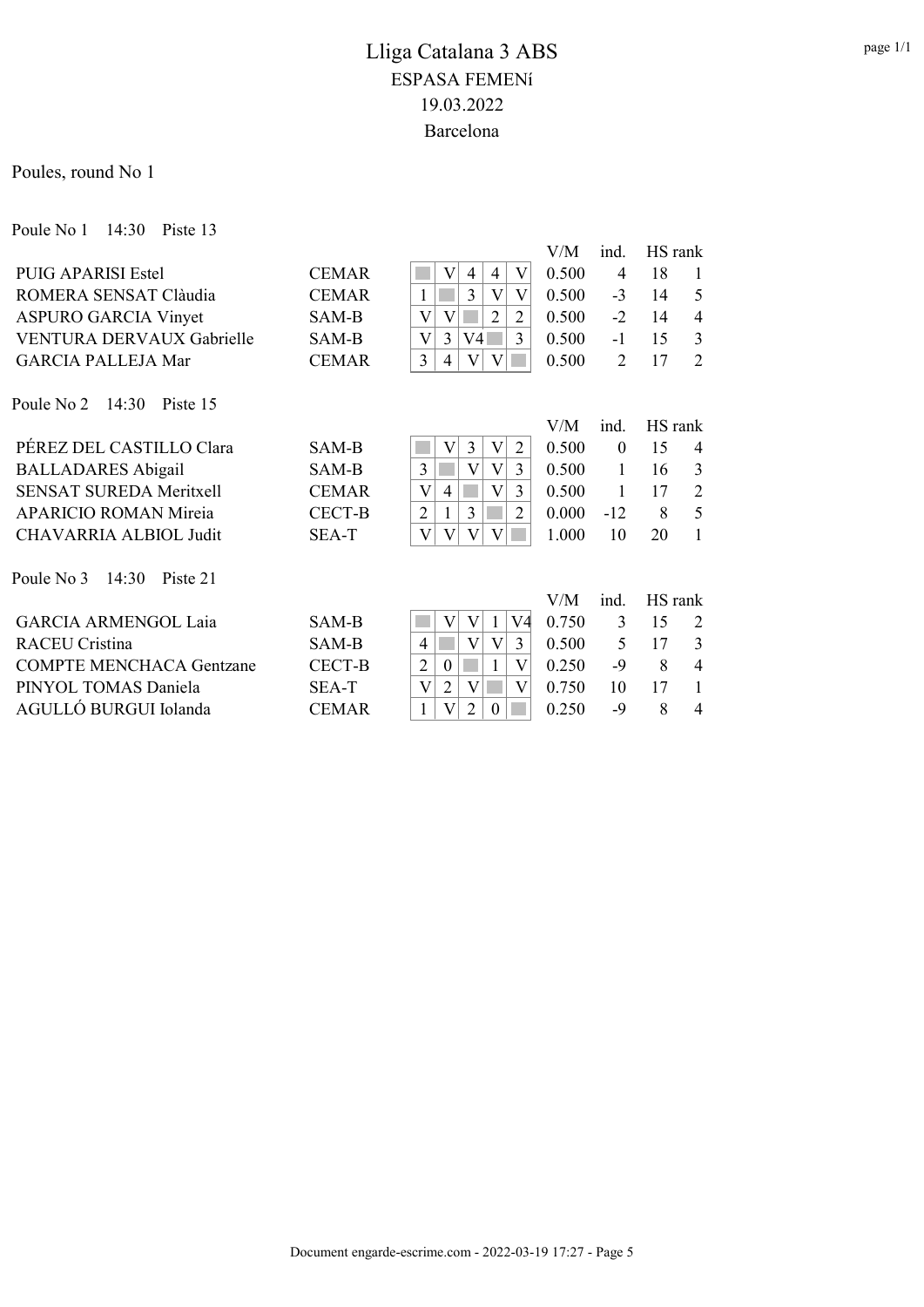Ranking of poules, round No 1 (ordered by ranking - 15 fencers)

|                | rank name and first name        | flag | club           | V/M   | ind.             | $\text{HS}$ | group             |
|----------------|---------------------------------|------|----------------|-------|------------------|-------------|-------------------|
|                | CHAVARRIA ALBIOL Judit          |      | SEA-T          | 1.000 | 10               |             | $20$ qualifier    |
| 2              | PINYOL TOMAS Daniela            |      | SEA-T          | 0.750 | 10               | 17          | qualifier         |
| $\overline{3}$ | <b>GARCIA ARMENGOL Laia</b>     |      | SAM-B          | 0.750 | 3                |             | $15$ qualifier    |
|                | <b>RACEU Cristina</b>           |      | SAM-B          | 0.500 | 5                | 17          | qualifier         |
| 5 <sup>1</sup> | <b>PUIG APARISI Estel</b>       |      | <b>CEMAR-B</b> | 0.500 | 4                |             | $18$ qualifier    |
|                | <b>GARCIA PALLEJA Mar</b>       |      | <b>CEMAR-B</b> | 0.500 | $\overline{2}$   | 17          | $ $ qualifier $ $ |
|                | SENSAT SUREDA Meritxell         |      | <b>CEMAR-B</b> | 0.500 |                  | 17          | qualifier         |
| 8              | <b>BALLADARES Abigail</b>       |      | SAM-B          | 0.500 | 1                |             | $16$ qualifier    |
| 9              | PÉREZ DEL CASTILLO Clara        |      | SAM-B          | 0.500 | $\boldsymbol{0}$ |             | $15$ qualifier    |
| 10             | VENTURA DERVAUX Gabrielle       |      | SAM-B          | 0.500 | $-1$             |             | $15$ qualifier    |
| 11             | <b>ASPURO GARCIA Vinyet</b>     |      | SAM-B          | 0.500 | $-2$             |             | $14$ qualifier    |
| 12             | ROMERA SENSAT Clàudia           |      | <b>CEMAR-B</b> | 0.500 | $-3$             |             | $14$ qualifier    |
| 13             | AGULLÓ BURGUI Iolanda           |      | <b>CEMAR-B</b> | 0.250 | $-9$             |             | $8$ qualifier     |
| 13             | <b>COMPTE MENCHACA Gentzane</b> |      | <b>CECT-B</b>  | 0.250 | $-9$             |             | $8$ qualifier     |
| 15             | <b>APARICIO ROMAN Mireia</b>    |      | <b>CECT-B</b>  | 0.000 | $-12$            |             | $8$ qualifier     |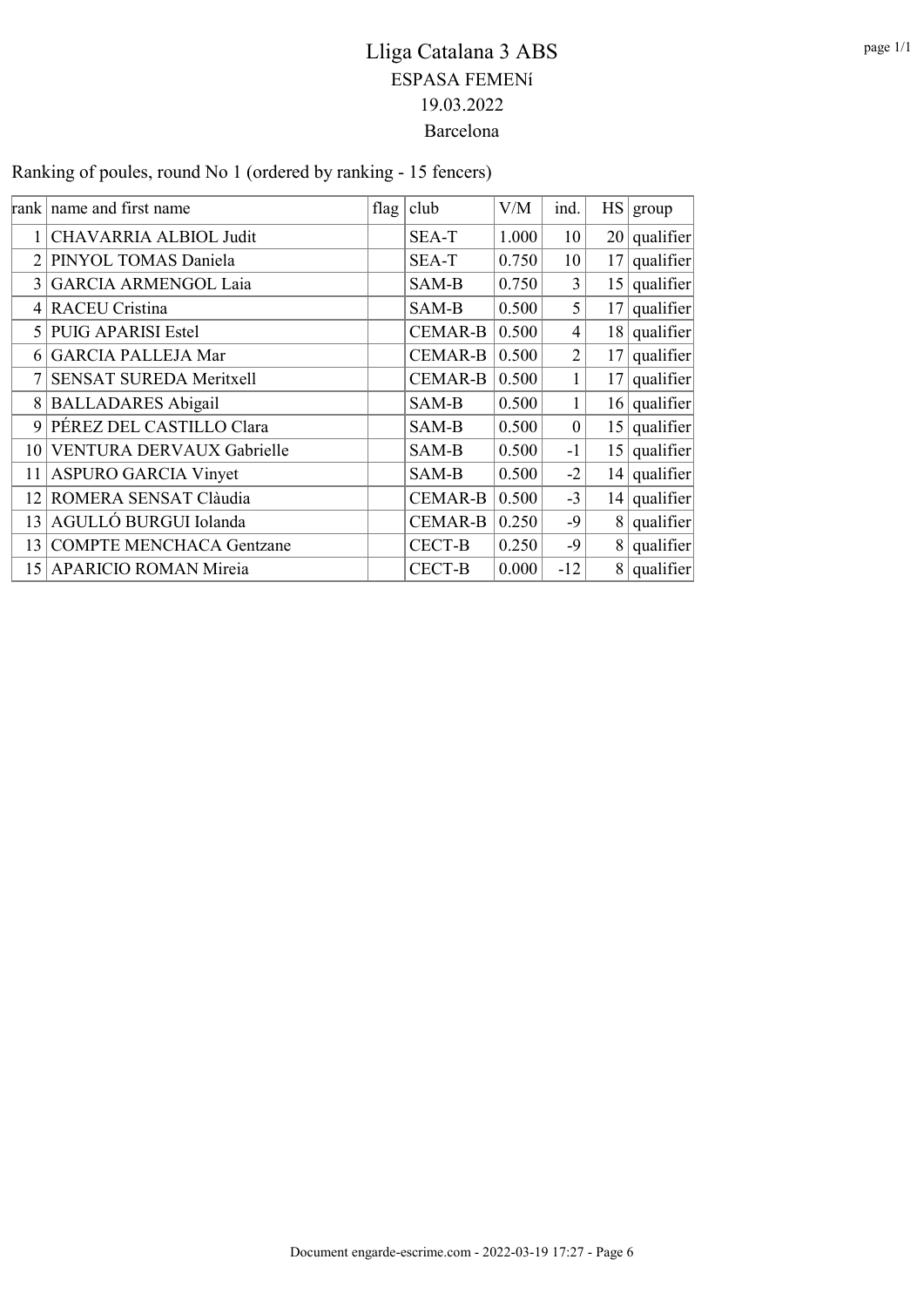Ranking at the end of the poules (ordered by ranking - 15 fencers)

|                | rank name and first name        | flag | club           | V/M   | ind.             | $\text{HS}$    | group          |
|----------------|---------------------------------|------|----------------|-------|------------------|----------------|----------------|
|                | CHAVARRIA ALBIOL Judit          |      | SEA-T          | 1.000 | 10               |                | $20$ qualifier |
| 2              | PINYOL TOMAS Daniela            |      | SEA-T          | 0.750 | 10               | 17             | $ $ qualifier  |
| 3              | <b>GARCIA ARMENGOL Laia</b>     |      | SAM-B          | 0.750 | 3                |                | $15$ qualifier |
| 4              | <b>RACEU Cristina</b>           |      | SAM-B          | 0.500 | 5                | 17             | qualifier      |
| $\mathcal{F}$  | <b>PUIG APARISI Estel</b>       |      | <b>CEMAR-B</b> | 0.500 | 4                |                | $18$ qualifier |
| 6              | <b>GARCIA PALLEJA Mar</b>       |      | <b>CEMAR-B</b> | 0.500 | $\overline{2}$   | 17             | qualifier      |
|                | SENSAT SUREDA Meritxell         |      | <b>CEMAR-B</b> | 0.500 |                  | 17             | qualifier      |
| 8 <sup>1</sup> | <b>BALLADARES Abigail</b>       |      | SAM-B          | 0.500 |                  |                | $16$ qualifier |
| 9              | PÉREZ DEL CASTILLO Clara        |      | SAM-B          | 0.500 | $\boldsymbol{0}$ |                | $15$ qualifier |
| 10             | VENTURA DERVAUX Gabrielle       |      | SAM-B          | 0.500 | $-1$             |                | $15$ qualifier |
| 11             | <b>ASPURO GARCIA Vinyet</b>     |      | SAM-B          | 0.500 | $-2$             |                | $14$ qualifier |
| 12             | ROMERA SENSAT Clàudia           |      | <b>CEMAR-B</b> | 0.500 | $-3$             |                | $14$ qualifier |
| 13             | AGULLÓ BURGUI Iolanda           |      | <b>CEMAR-B</b> | 0.250 | $-9$             |                | $8$ qualifier  |
| 13             | <b>COMPTE MENCHACA Gentzane</b> |      | <b>CECT-B</b>  | 0.250 | $-9$             | 8 <sup>1</sup> | qualifier      |
| 15             | <b>APARICIO ROMAN Mireia</b>    |      | CECT-B         | 0.000 | $-12$            |                | $8$ qualifier  |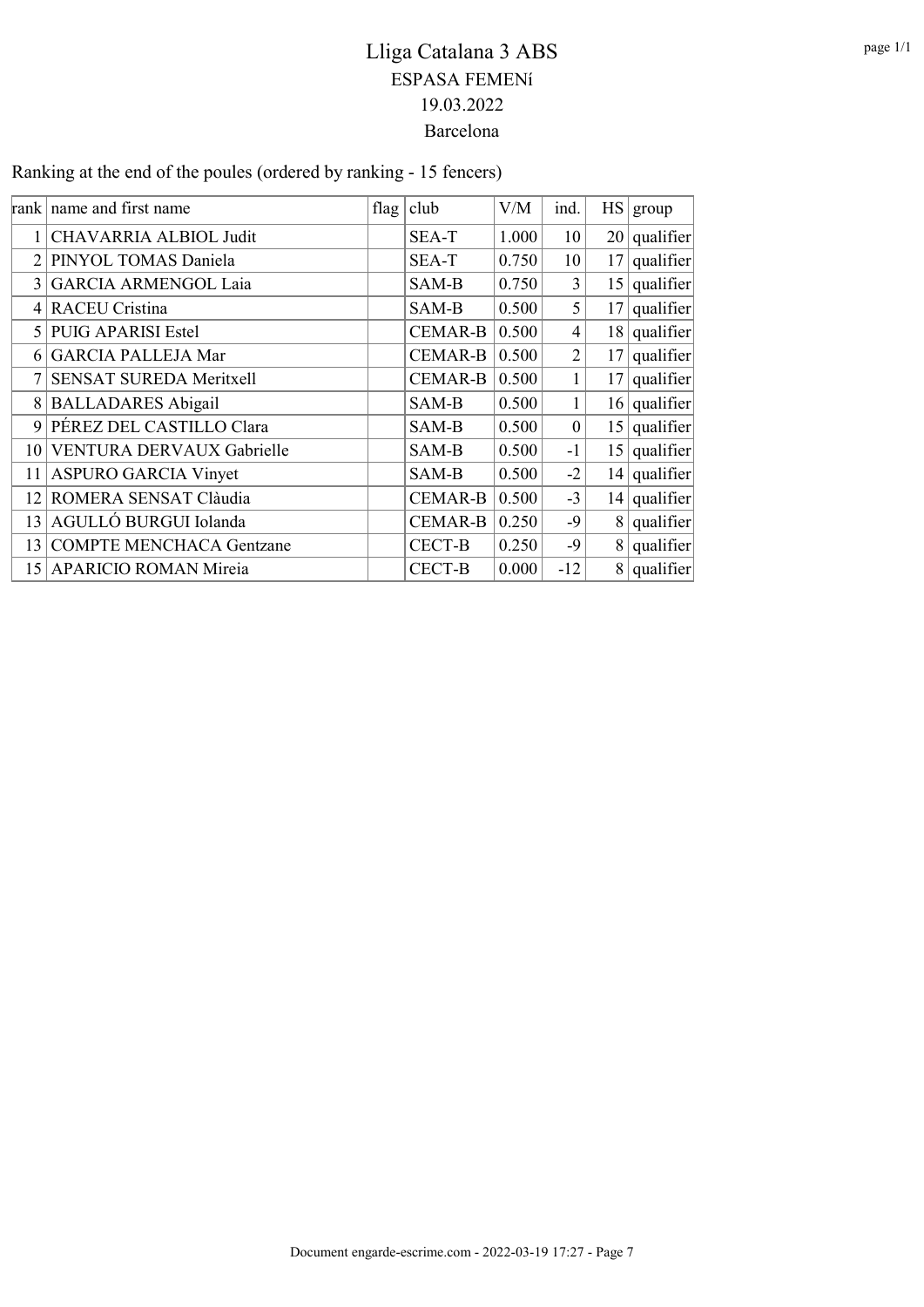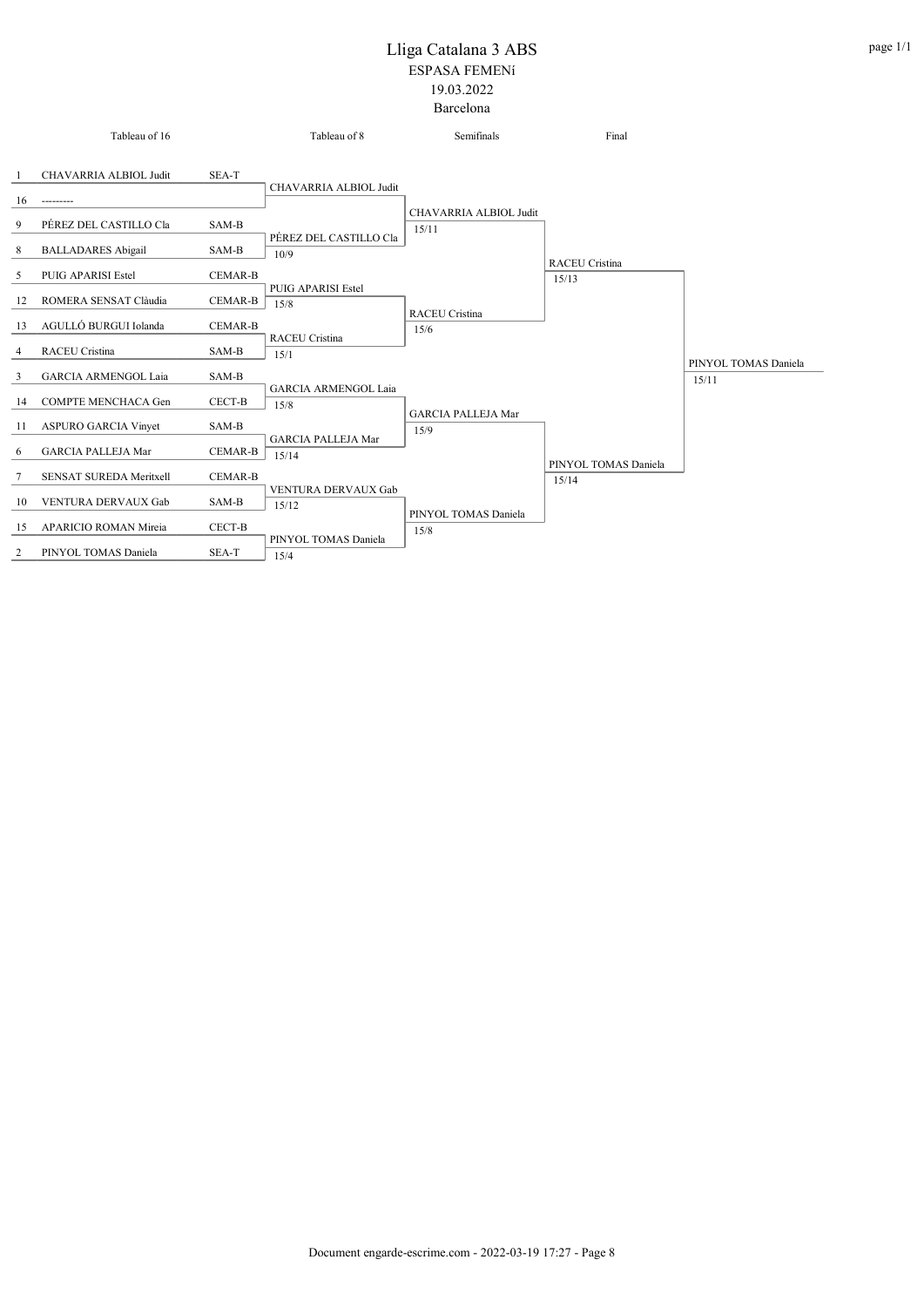|   | Tableau of 8                |                | Semifinals                     | Final                   |                      |
|---|-----------------------------|----------------|--------------------------------|-------------------------|----------------------|
| 1 | CHAVARRIA ALBIOL Judi       | SEA-T          |                                |                         |                      |
| 8 | PÉREZ DEL CASTILLO CI       | SAM-B          | CHAVARRIA ALBIOL Judi<br>15/11 |                         |                      |
| 5 | <b>PUIG APARISI Estel</b>   | <b>CEMAR-B</b> |                                | RACEU Cristina<br>15/13 |                      |
| 4 | <b>RACEU Cristina</b>       | SAM-B          | <b>RACEU Cristina</b><br>15/6  |                         | PINYOL TOMAS Daniela |
| 3 | <b>GARCIA ARMENGOL Laja</b> | SAM-B          | <b>GARCIA PALLEJA Mar</b>      |                         | 15/11                |
| 6 | <b>GARCIA PALLEJA Mar</b>   | <b>CEMAR-B</b> | 15/9                           | PINYOL TOMAS Daniela    |                      |
| 7 | VENTURA DERVAUX Ga          | SAM-B          |                                | 15/14                   |                      |
| 2 | PINYOL TOMAS Daniela        | SEA-T          | PINYOL TOMAS Daniela<br>15/8   |                         |                      |